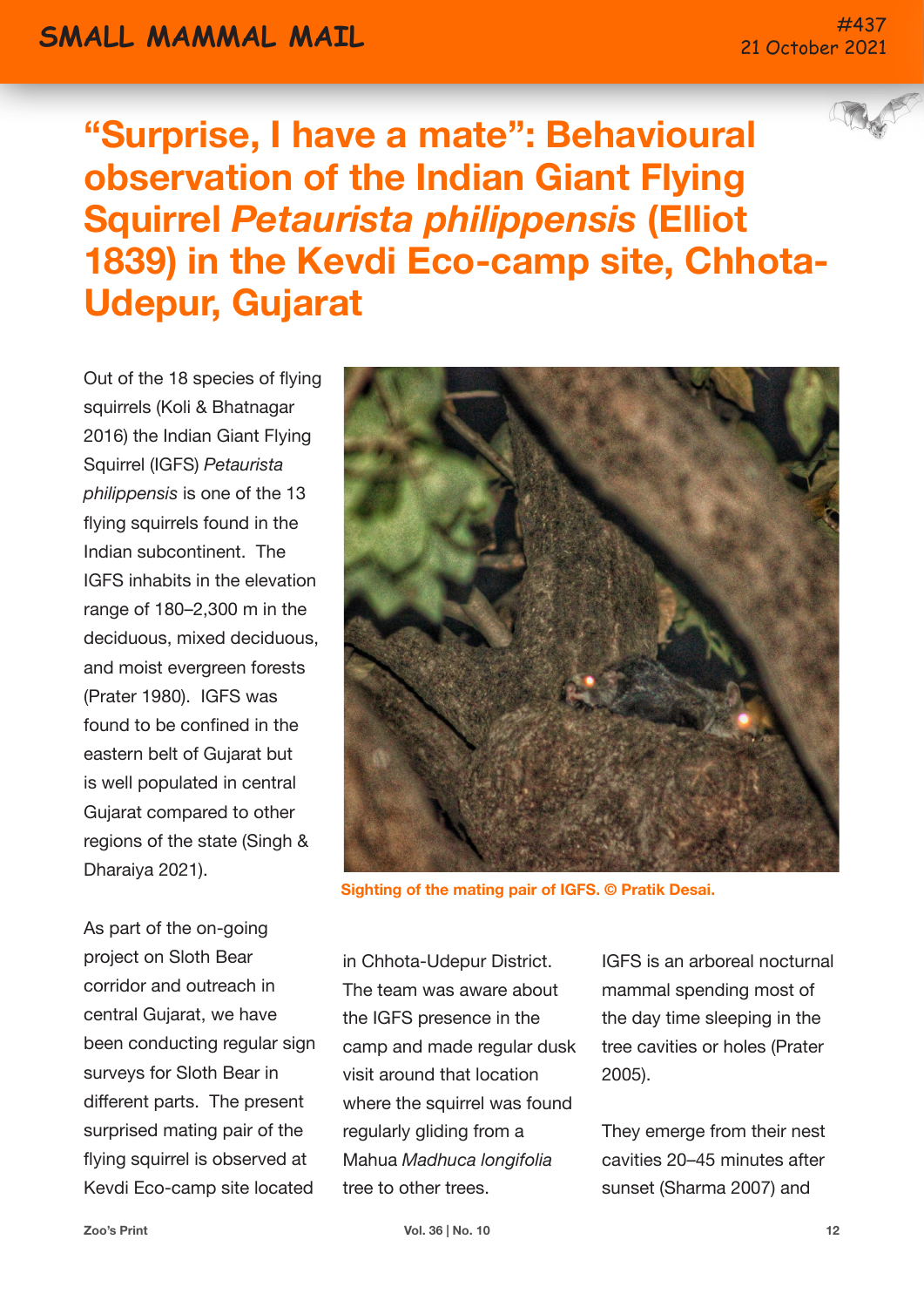

**Map showing gliding (north-west and south) direction of the Indian Giant Flying Squirrel in the Kevdieco camp site.**

they can glide more than 30 m, but prefers short glides (10–20 m) (Koli et al. 2011).

From 20 January 2021 till 1 February 2021, we observed single squirrel gliding from the resident Mahua tree and gliding on another Mahua tree between dusk (1840–1900 h). A single flying squirrel was observed gliding in the north-west and south direction regularly on alternate days.

The degree of the movement was observed in between 299ºNW to 303ºNW and 158°S to 170°S direction. On 2 February we observed two squirrels grooming for the first time in these 11 days of the observation. Early summer is considered as the breeding season for IGFS in India (Zacharias & Bhardwaj 1997; Koli et al. 2011). Referring Koli et al. (2011), we concluded the observation was of a mating pair of

the squirrel. Later, on 12 March 2021, we observed same mating pair grooming each other for few minutes and later gliding in the 299°NW to 303°NW direction. Mating pair spends more time in scrutinizing surroundings after emerging out of the cavity after the sunset.

Globally, IGFS is categorized as a species of Least Concern (Walston et al. 2016), and Near Threatened in southern Asia (Molur et al. 2005). It is a Schedule II species according to the Indian Wildlife (Protection) Act, 1972 (Molur et al. 2005). Habitat fragmentation is one of the major reasons for the decrease in abundance of arboreal mammals and isolation of many species into small population (Umapathy & Kumar 2000). Although its status is 'Least Concern' globally, the species should be protected in western India, as its distribution range